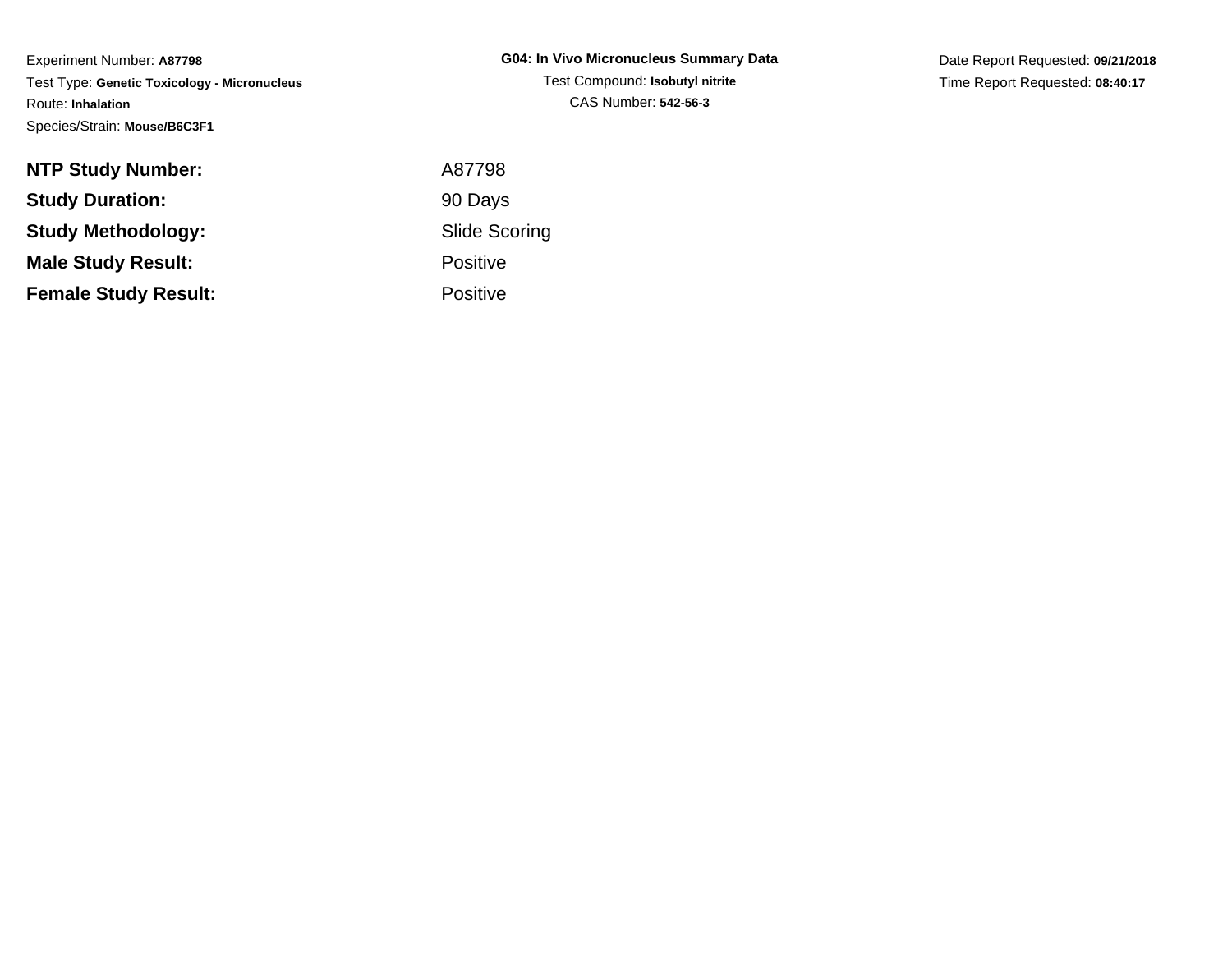Experiment Number: **A87798** Test Type: **Genetic Toxicology - Micronucleus**Route: **Inhalation**Species/Strain: **Mouse/B6C3F1**

|                              | <b>MN NCE/1000</b> |                 |           |
|------------------------------|--------------------|-----------------|-----------|
| Dose (mg/kg)                 | N                  | Mean ± SEM      | p-Value   |
| Vehicle Control <sup>1</sup> | 10                 | $1.36 \pm 0.10$ |           |
| 10.0                         | 10                 | $1.75 \pm 0.14$ | 0.0080    |
| 25.0                         | 10                 | $1.74 \pm 0.14$ | 0.0102    |
| 75.0                         | 10                 | $1.66 \pm 0.12$ | 0.0308    |
| 150.0                        | 10                 | $1.83 \pm 0.08$ | $0.0018*$ |
| 300.0                        | 10                 | $1.85 \pm 0.17$ | $0.0017*$ |
| Trend p-Value                |                    | $0.0190*$       |           |

Trial Summary: Positive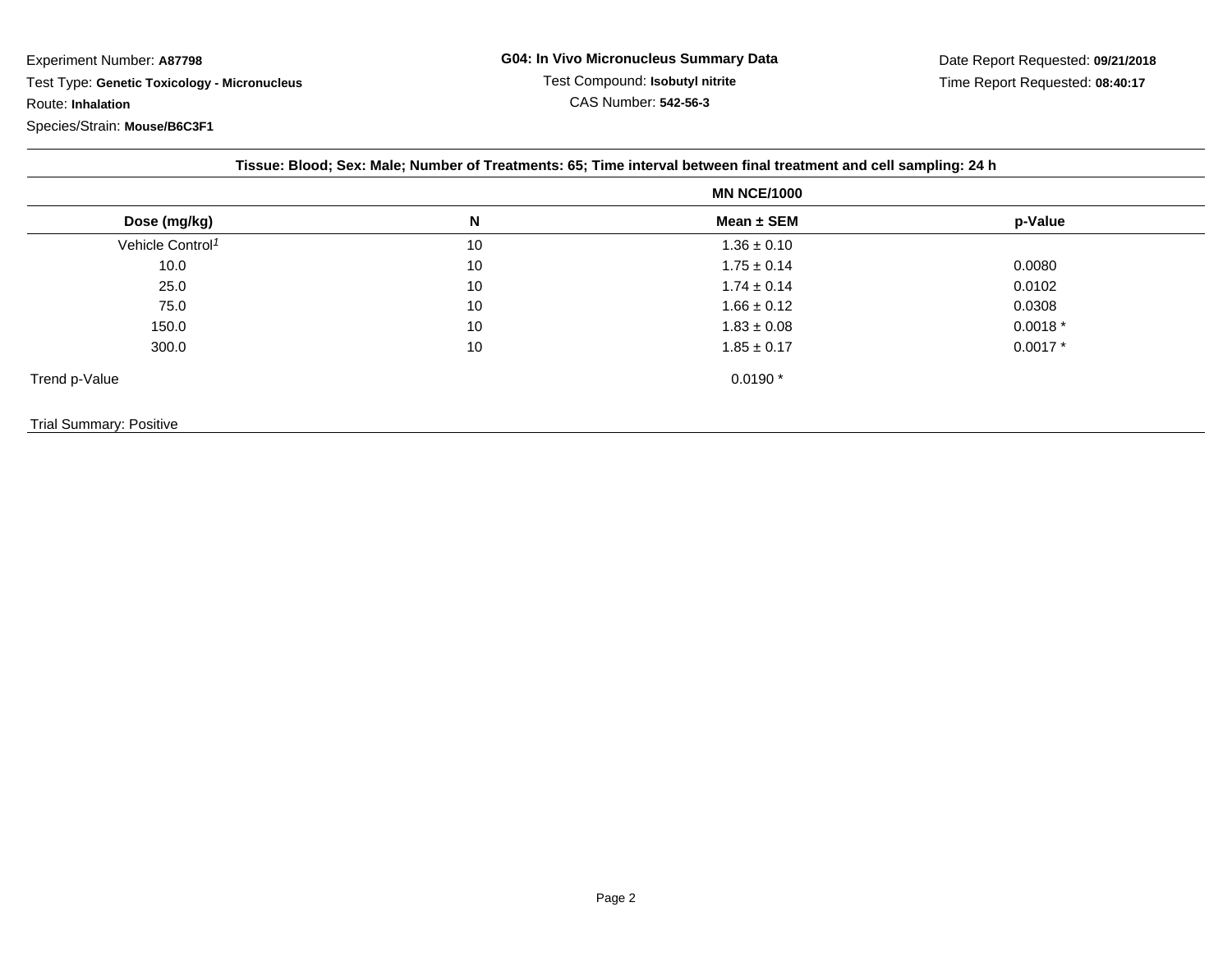Experiment Number: **A87798** Test Type: **Genetic Toxicology - Micronucleus**Route: **Inhalation**

| Dose (mg/kg)                 | N  | Mean $\pm$ SEM  | p-Value     |
|------------------------------|----|-----------------|-------------|
| Vehicle Control <sup>1</sup> | 9  | $1.06 \pm 0.10$ |             |
| 10.0                         | 10 | $0.99 \pm 0.11$ | 0.6589      |
| 25.0                         | 10 | $1.23 \pm 0.12$ | 0.1608      |
| 75.0                         | 8  | $1.47 \pm 0.12$ | 0.0149      |
| 150.0                        | 8  | $1.09 \pm 0.12$ | 0.4409      |
| 300.0                        | 9  | $1.72 \pm 0.22$ | $< 0.001$ * |
| Trend p-Value                |    | $< 0.001$ *     |             |